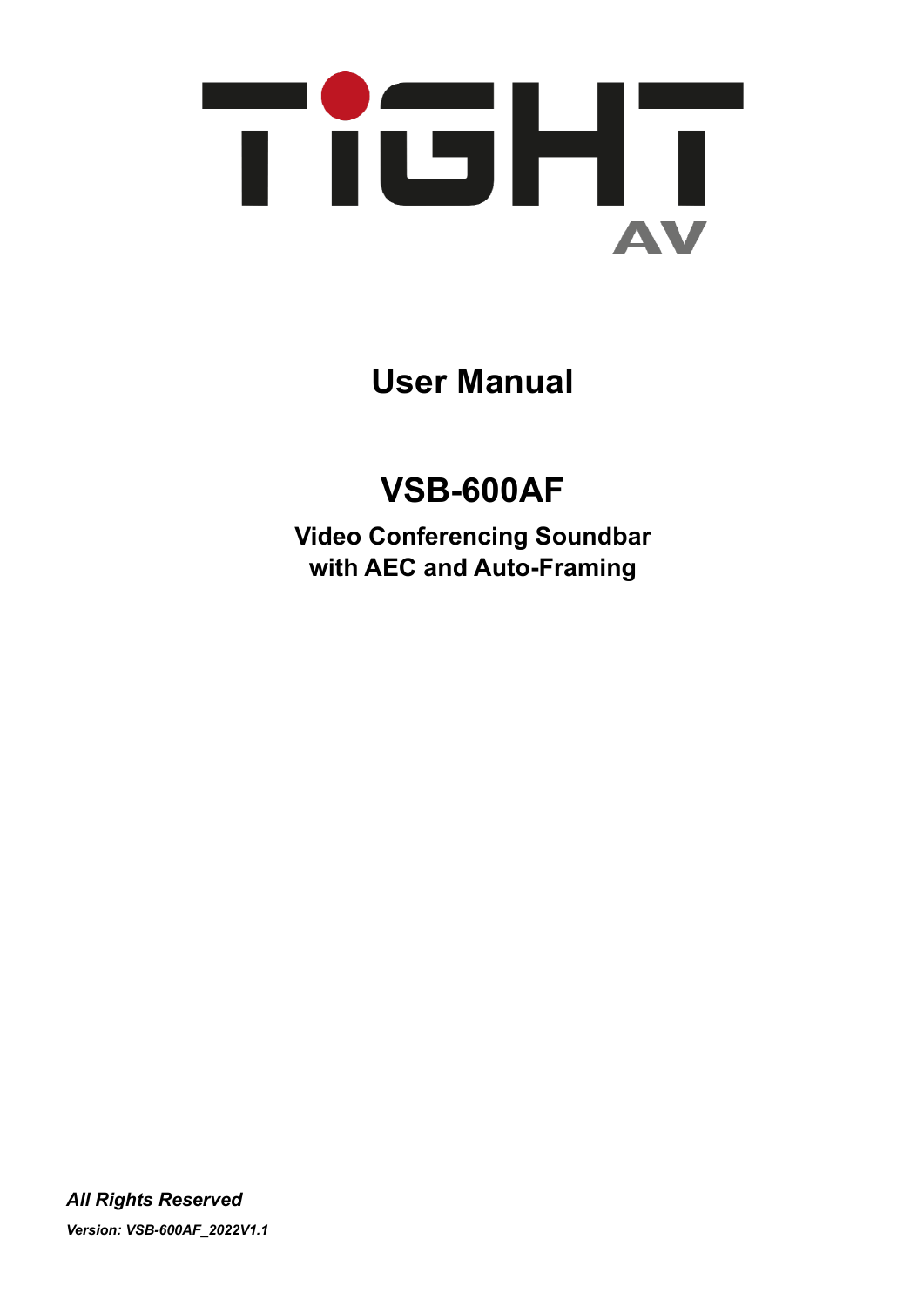Tick

## **Preface**

Read this user manual carefully before using the product. Pictures shown in this manual are for reference only. Different models and specifications are subject to real product.

This manual is only for operation instruction, please contact the local distributor for maintenance assistance. The functions described in this version were updated by January, 2022. In the constant effort to improve the product, we reserve the right to make functions or parameters changes without notice or obligation. Please refer to the dealers for the latest details.

## **FCC Statement**

This equipment generates, uses and can radiate radio frequency energy and, if not installed and used in accordance with the instructions, may cause harmful interference to radio communications. It has been tested and found to comply with the limits for a Class B digital device, pursuant to part 15 of the FCC Rules. These limits are designed to provide reasonable protection against harmful interference in a commercial installation.

Operation of this equipment in a residential area is likely to cause interference, in which case the user at their own expense will be required to take whatever measures may be necessary to correct the interference.

Any changes or modifications not expressly approved by the manufacture would void the user's authority to operate the equipment.





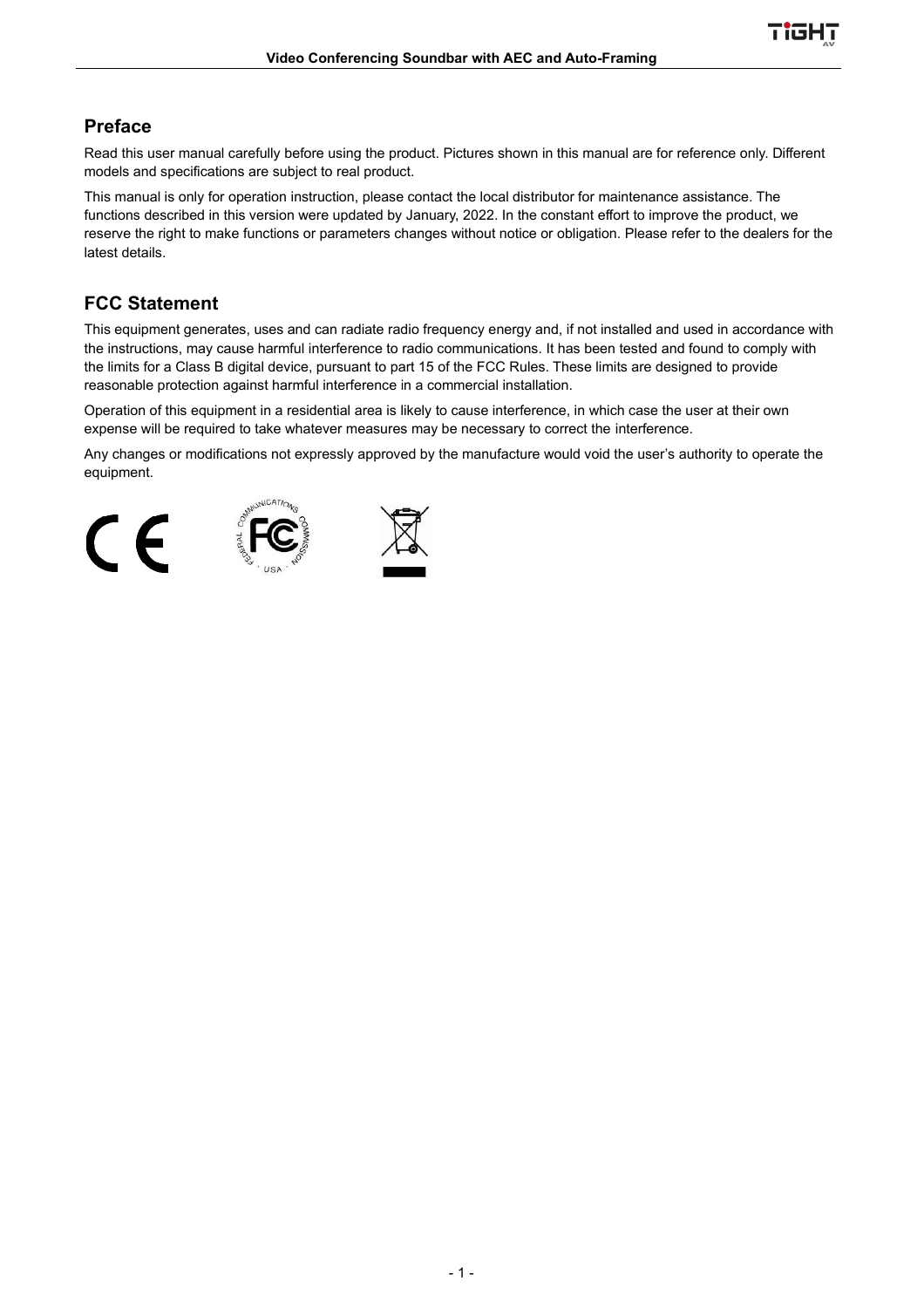## **1. How to use**

To prevent damage to this product or any product connected to it, this product can only be used within the specified range.

- 1.1. Do not expose the product to rain or moisture.
- 1.2. To prevent the risk of electric shock, do not open the case. Installation and maintenance should only be carried out by qualified technicians.
- 1.3. Do not use the product beyond the specified temperature, humidity or power supply specifications.
- 1.4. Wipe it with a soft, dry cloth when cleaning the camera lens. Wipe it gently with a mild detergent if needed. Do not use strong or corrosive detergents to avoid scratching the lens and affecting the image.

## **2. Electrical Safety**

Installation and use of this product must strictly comply with local electrical safety standards.

## **3. Handle with care**

Avoid damage to product caused by heavy pressure, strong vibration or immersion during transportation, storage and installation.

## **4. Install with Caution**

- 1.1. Do not rotate the camera head violently, this may cause mechanical failure.
- 1.2. This product should be placed on a stable desk, stand or other horizontal surface. Do not install the product on a tilted surface, this may display inclined image.
- 1.3. Housing of this product is made of organic materials. Do not expose it to any liquid, gas or solids which may corrode the surface.
- 1.4. Do not power on before installation is completed.

## **5. Do not Disassemble the Product without Permission**

This product contains no parts which can be maintained by users themselves. Any damage caused by dismantling the product by user without permission is not covered by warranty.

## **6. Magnetic Interference**

Electromagnetic fields at specific frequencies may affect the image. This product is Class A. It may cause radio interference in a residential application. Appropriate measures are required.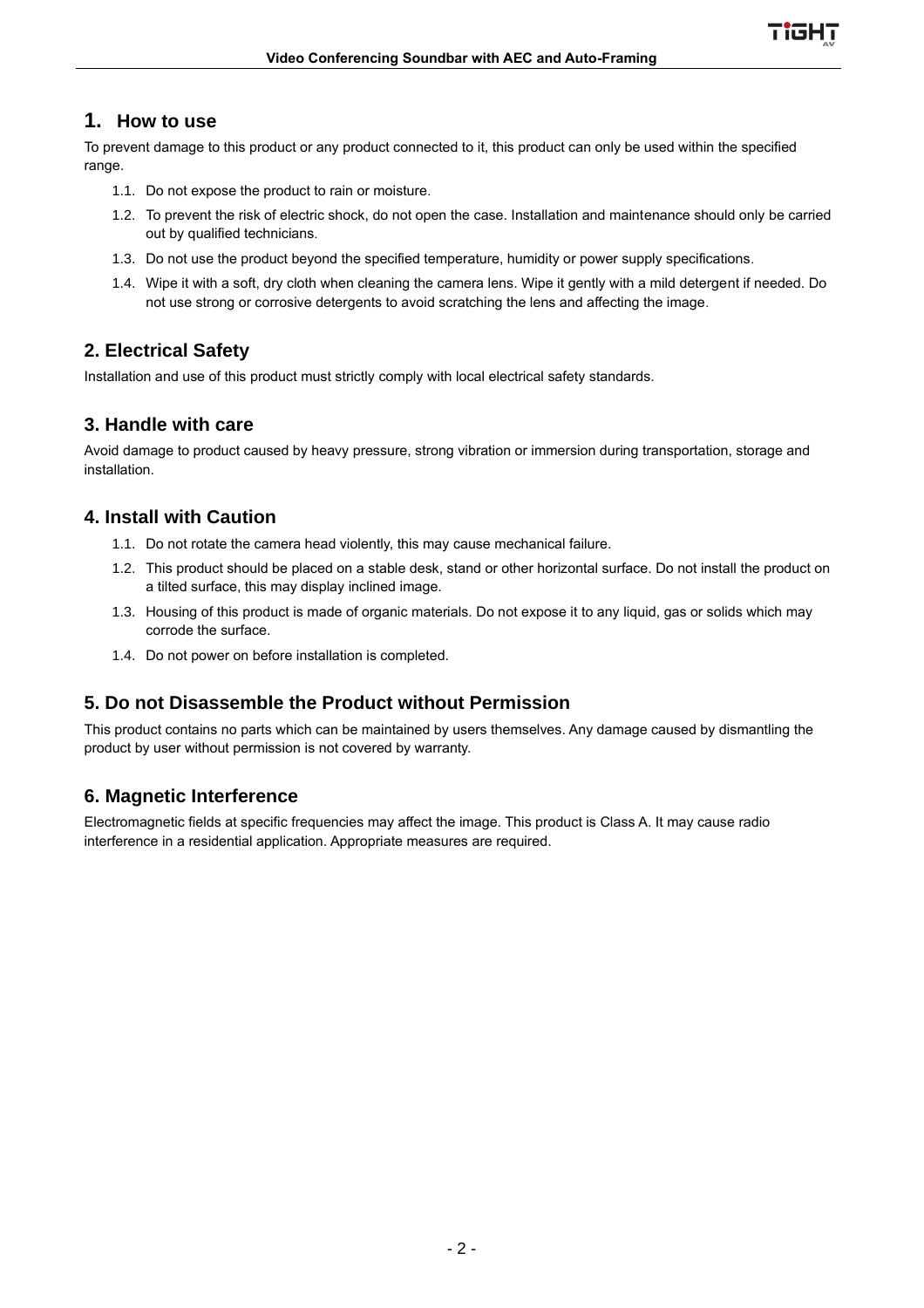## **Table of Contents**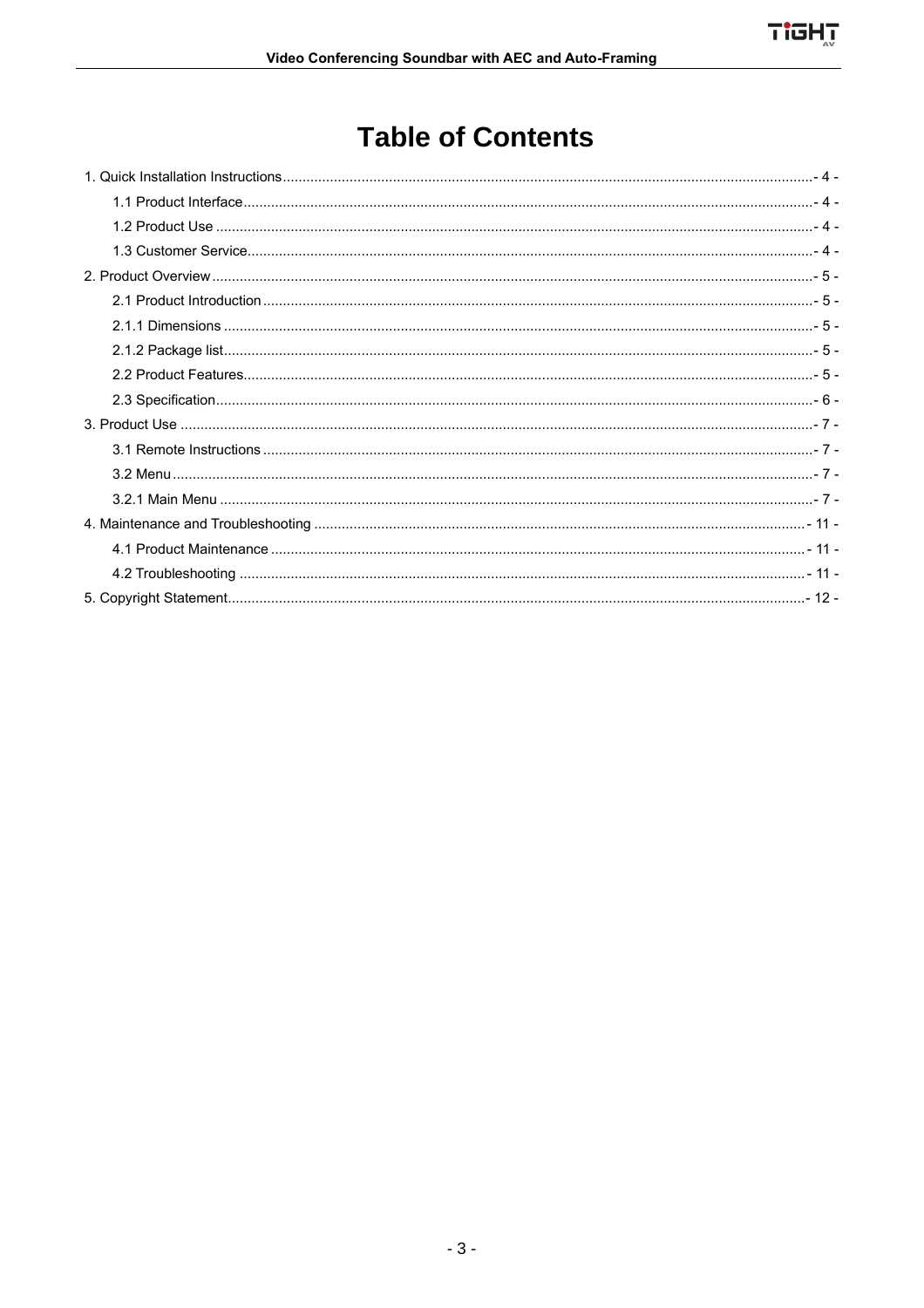## <span id="page-4-0"></span>**1. Quick Installation Instructions**

#### <span id="page-4-1"></span>**1.1 Product front and back panel**



#### <span id="page-4-2"></span>**1.2 Product Use**

1) Installation: Fix the device to the wall, over the display screen or directly put it on the desktop. Or use the optional TV mount accessory to mount the VSB-600AF securely below or above a flat-panel display (part number 670-00077).

2) Power on: Connect the DC12V power adapter to the power input socket and flip the power switch to on.

3) The USB interface is plugged into the computer, video conference terminal or other USB input device through the USB cable, open the conference software, select the image and audio device output and then use it.

#### <span id="page-4-3"></span>**1.3 Customer Service**

We provide limited warranty for the product within **2 years** counting from date of purchase (The purchase invoice shall prevail).

*Note: Please contact your distributor immediately if any damage or defect in the components is found.*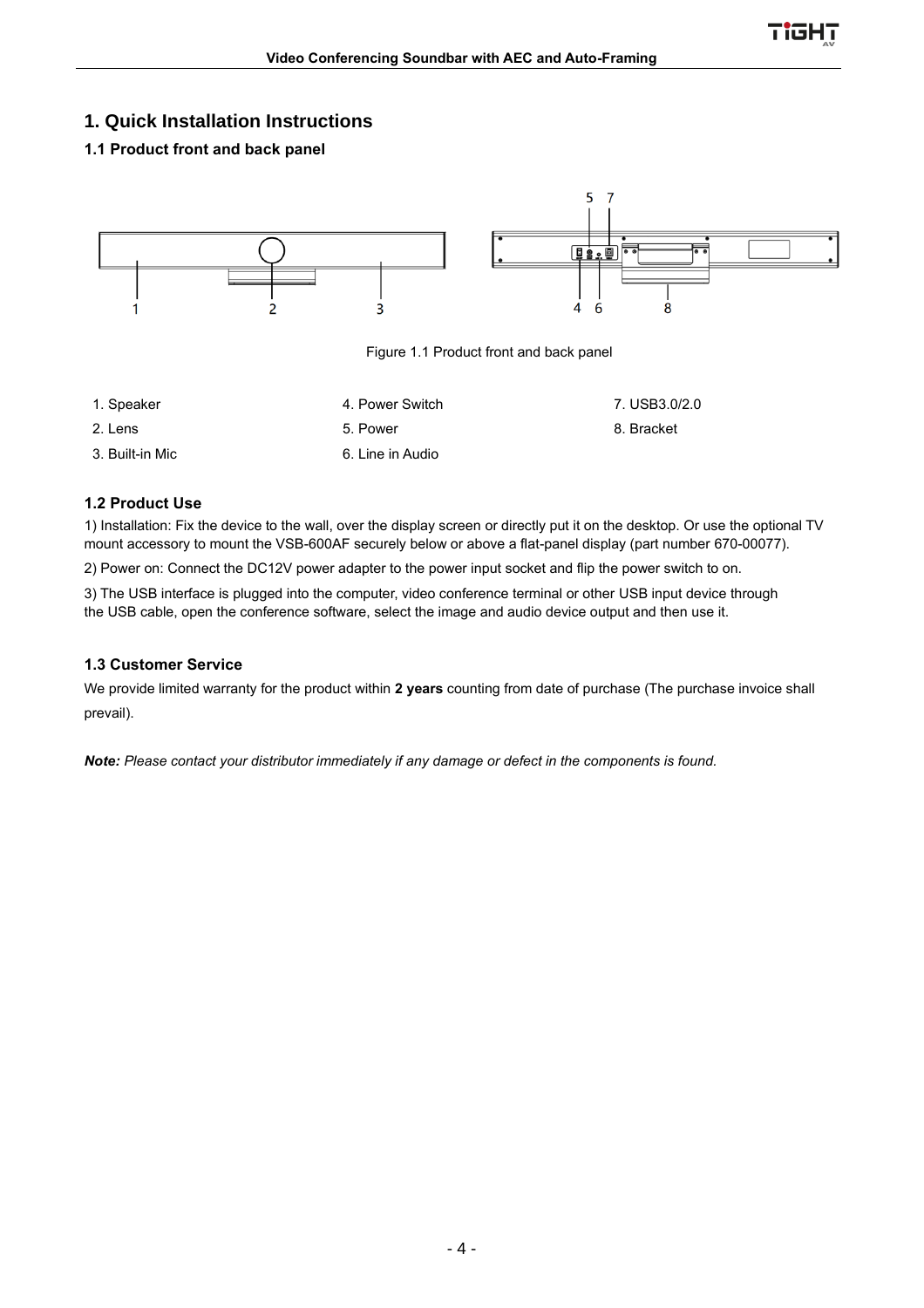## <span id="page-5-0"></span>**2. Product Overview**

#### <span id="page-5-1"></span>**2.1 Product Introduction**

#### <span id="page-5-2"></span>**2.1.1 Dimensions**





#### <span id="page-5-3"></span>**2.1.2 Package list**

Please take an inventory of the package contents to ensure you have all the items listed below. If anything is missing or damaged, please contact your distributor for a replacement.

- 
- 1 x 5m USB2.0 Cable 1 x Wall Bracket 1 x User Manual
- 1 x VSB-600AF  1 x Power Adaptor 1 x Remote Control
	-

#### <span id="page-5-4"></span>**2.2 Product Features**

VSB-600AF is an all-in-one video conferencing soundbar with compact design, crystal clear audio and excellent video quality, it uses advanced AI intelligent algorithms, integrates multiple AI intelligent framing technologies such as facial detection, sound positioning, and voice tracking. It can automatically frame the meeting participants and adjust focus area to present the best view.

Real-time detection of the speaker's position function enables the presenter to be automatically focused in the frame. USB plug-and-play, easy connection to any video conferencing equipment any time anywhere.

It is an ideal solution for small and medium-sized meeting rooms.

- **Integration**: All-in-one design integrating camera, microphone, and speaker.
- Voice Tracking: Built-in 6-mic array to achieve voice tracking function and real-time tracking of each speaker, allowing remote participants to break the limitation of distance and create an immersive, face-to-face experience.
- **Built-in speaker:** Built-in high-quality dual speakers**,** ensure every participant can hear clearly.
- **Audio Processing:** The audio processing algorithm adopts high-fidelity 48K audio sampling rate, lossless audio transmission technology, supports AEC, AGC, ANS processing, and supports up to 6-meters full-duplex highquality calls.
- **Automatic Framing:** built-in face detection algorithm, automatically detects participants and provides ideal framing and view.
- **Ultra HD:** Using 8M high-quality CMOS image sensors, collects 4K ultra-high-definition images, presents clear and lifelike ultra-high-definition videos, vividly show the expressions and actions of each speaker.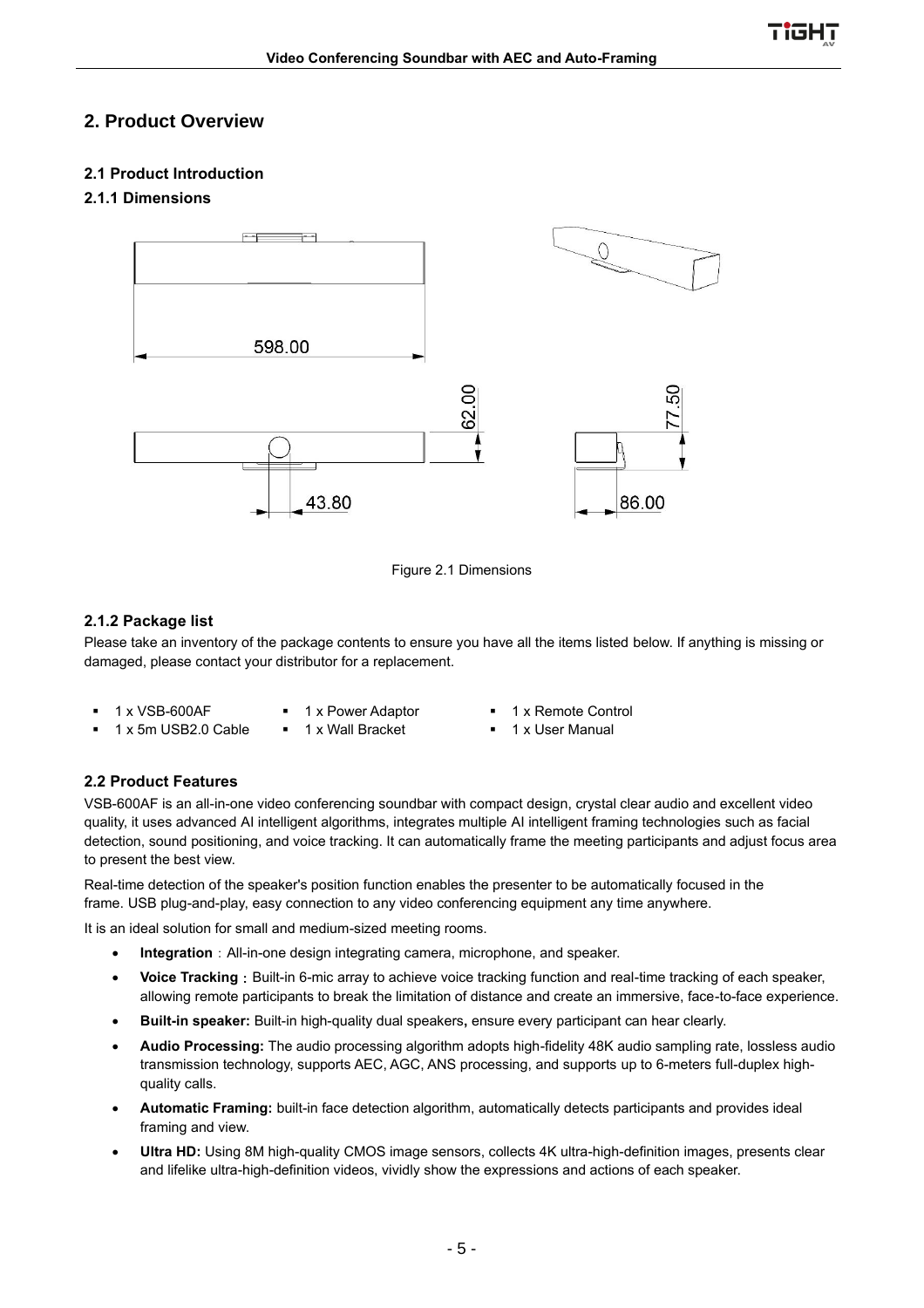- **Wide FOV**: With 120 °super wide view angle and non-distortion lens to easily frame all participants in the meeting room.
- **Low noise and High Signal-to-noise ratio**: Low-noise CMOS effectively guarantees the ultra-high signal-tonoise ratio of the picture. Adopting advanced 2D and 3D noise reduction technology to further reduce noise while ensuring image clarity.
- **Compatibility:** Compatible with Windows7, Windows10, Mac OS 10.10 or higher operation system. Ideally interoperable with most popular cloud video platforms, including but not limited to the followings: Microsoft Teams, Skype for Business, Zoom Room and Zoom and others.

#### <span id="page-6-0"></span>**2.3 Specification**

| Module       | Features                      | Description                                      |  |  |  |
|--------------|-------------------------------|--------------------------------------------------|--|--|--|
|              | Image Sensor                  | 8-million-pixel high-quality CMOS image sensor   |  |  |  |
|              | <b>Viewing Angle</b>          | 120°(D)/107.2°(H)/74.1°(V)                       |  |  |  |
| Video Camera | Zoom                          | 5x digital zoom                                  |  |  |  |
|              | Video Output                  | Up to 4K                                         |  |  |  |
|              | Al Smart<br>Framing           | Face detection & sound location & voice tracking |  |  |  |
|              | Microphone<br><b>Type</b>     | 6-mic array                                      |  |  |  |
|              | Max Pickup<br><b>Distance</b> | 6 meters                                         |  |  |  |
| Audio        | Audio<br>Processing           | AEC & AGC & ANS & Sound source localization      |  |  |  |
|              | Speaker                       | 2x 7W                                            |  |  |  |
|              | Max SPL                       | 90dB-SPL at 0.5m                                 |  |  |  |
| Controller   | Remote<br>Control             | Infrared remote control                          |  |  |  |
|              | <b>USB</b> Interface          | 1x USB3.0 (Type-B), compatible with USB2.0       |  |  |  |
| Physical     | <b>Audio Port</b>             | 1x 3.5mm line input                              |  |  |  |
| Interfaces   | Power<br>Connector            | HEC3800 power socket (DC12V)                     |  |  |  |
|              | <b>Wall Bracket</b>           | Standard wall mount bracket                      |  |  |  |
| Optional     | <b>TV Mount</b>               | VSB-TVM, Part number: 670-00077                  |  |  |  |
| Accessory    | <b>Bracket</b>                | TV Mount Bracket for VSB-600AF                   |  |  |  |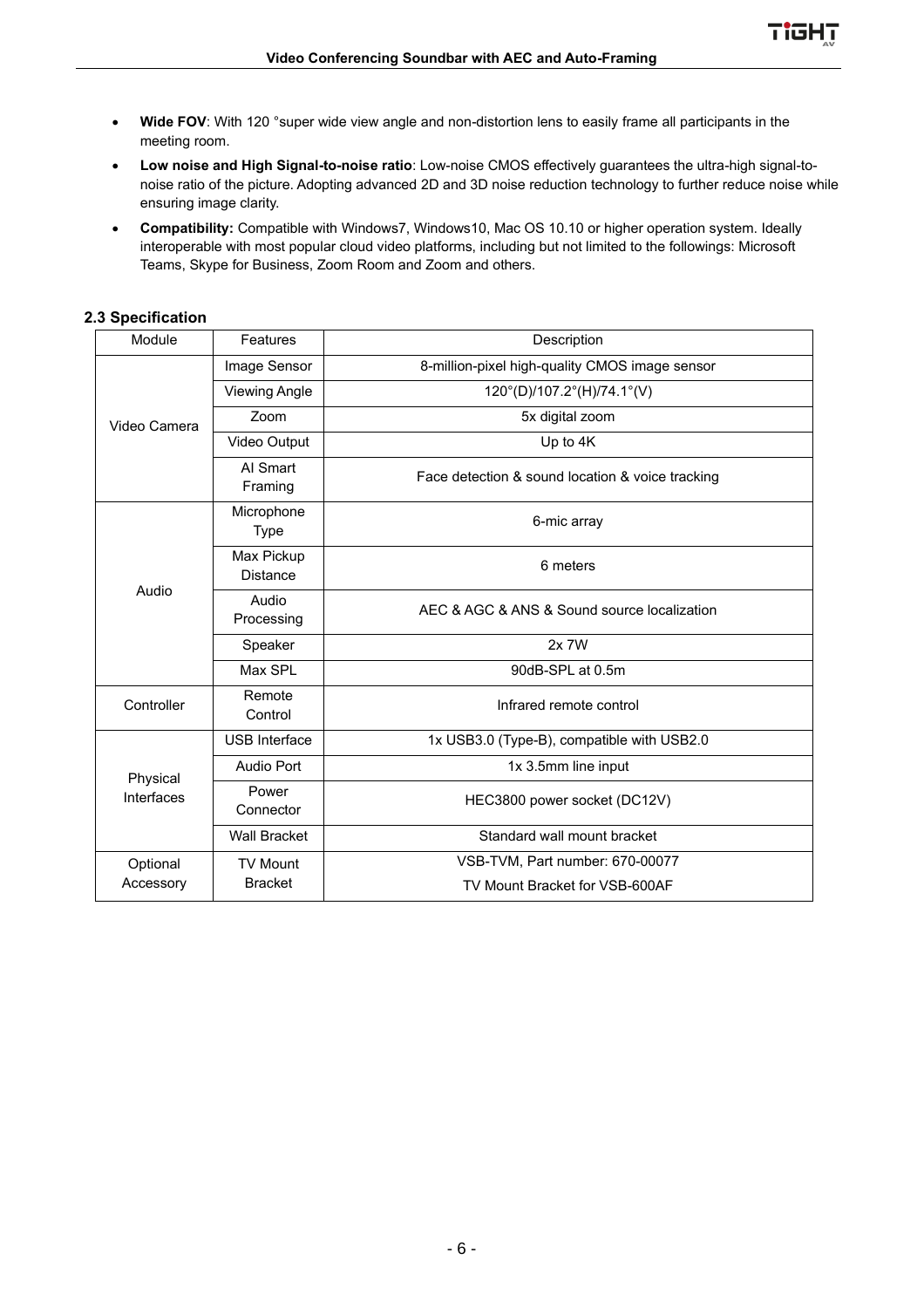<u>Tight</u>

## <span id="page-7-0"></span>**3. Product Use**

#### <span id="page-7-1"></span>**3.1 Remote Instructions**



#### <span id="page-7-2"></span>**3.2 Menu Settings**

#### <span id="page-7-3"></span>**3.2.1 Main Menu**

Press [MENU] button in MJPG, YUY2, NV12 or H264 compression encoding formats.

| <b>MENU</b>                    |                |
|--------------------------------|----------------|
|                                |                |
| Language                       | <b>English</b> |
| (Setup)                        |                |
| (Exposure)                     |                |
| (Color)                        |                |
| (Image)                        |                |
| (Noise Reduction)              |                |
| (Verion)                       |                |
| (Restore Default)              |                |
|                                |                |
| [ ↑ ↓]Select [← →]Change Value |                |

#### 1) Language

Move the pointer to (Language) in the main menu, press 【**← →**】 to select the language.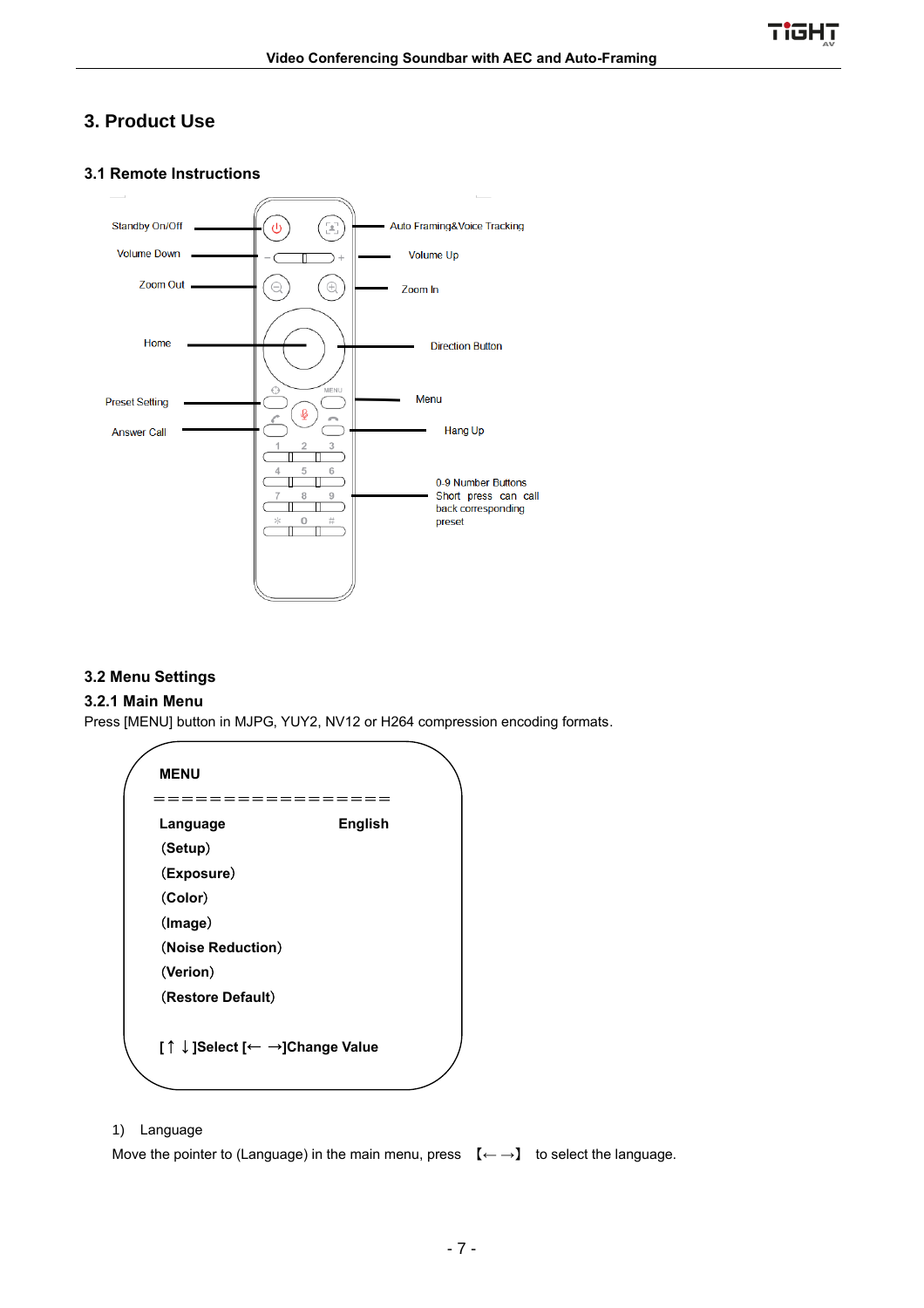#### 2) Setup

Move the pointer to (Setup) in the main menu, press [HOME] to get into the exposure page as shown below.

| Setup                          |                |
|--------------------------------|----------------|
|                                | =========      |
| <b>Image Style</b>             | <b>Default</b> |
| <b>Auto Framing</b>            | Close          |
| Max Framing                    | 5Χ             |
| <b>Auto Framing Sen</b>        | <b>Medium</b>  |
| <b>Voice Location</b>          | Close          |
| <b>Location Mode</b>           | Pan Mode       |
| <b>Location Sen</b>            | <b>Medium</b>  |
| <b>Prompt Info</b>             | Close          |
| <b>Transfers Mode</b>          | <b>BULK</b>    |
|                                |                |
| [ ↑ ↓]Select [← →]Change Value |                |
|                                |                |

**Image style:** Default/Normal/Clarity/Bright/Soft

**Auto Framing:** Open/Close

**Max Framing:** 3X/4X/5X

**Auto Framing Sen:** High/Low/Medium

**Voice Locating:** Open/Close

**Location Mode:** Pan Mode/Movies Mode/Meeting Mode/Smart mode

**Location Sen:** High/Low/Medium

**Prompt Info:** Open/Close

**Transmission Mode:** Bulk/ISOC

#### **Note:**

**Movies mode:** Direct switching when the speaker is changed, without any transition screen.

**Pan mode:** Slow pan switching.

**Meeting mode:** When multiple people are talking at the same time, switch to panoramic view to fit all in the frame.

**Smart mode:** When the angular position of different sound sources differs greatly, the movie mode screen switching method is adopted; when the angular difference is small, the pan mode screen switching method is adopted.

**Prompt Info:** Shows the current video format and zoom factor changes as OSD when set to ON.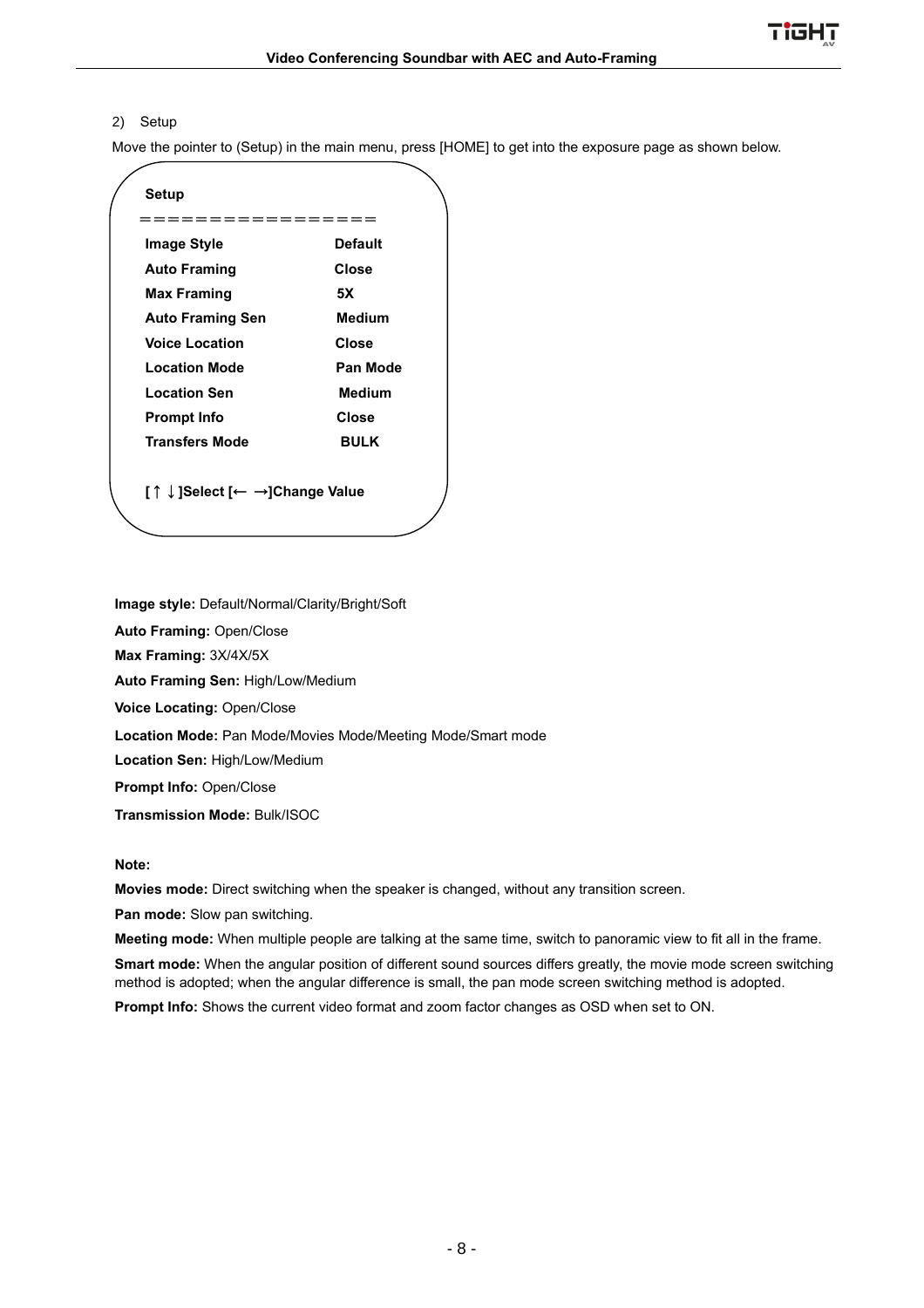#### 3) Exposure

In the main menu, move the pointer to (Exposure), and press [HOME] to enter the exposure page, as shown below.

| <b>EXPOSURE</b>              |             |
|------------------------------|-------------|
|                              |             |
| <b>Mode</b>                  | Auto        |
| EV                           | <b>OFF</b>  |
| <b>EV Level</b>              | 7           |
| <b>BLC</b>                   | <b>OFF</b>  |
| <b>Flicker</b>               | <b>50Hz</b> |
| <b>G.Limit</b>               | 6           |
| <b>DRC</b>                   | 4           |
|                              |             |
| [↑↓]Select [← →]Change Value |             |
|                              |             |

**Mode:** automatic, manual, shutter priority, brightness priority

**EV:** on/off (only valid in auto mode)

**EV Level:** -7~7 (only valid when "Exposure Compensation" is on in automatic mode)

**Backlight:** On/Off (only valid in auto mode)

**Anti-flicker:** off, 50Hz, 60Hz (only valid in auto, aperture priority, brightness priority mode)

Gain Limit:  $0 \sim 15$  (only valid in auto, aperture priority, brightness priority mode)

**Dynamic Range:** 1~8, off

**Shutter priority:** 1/30, 1/50, 1/60, 1/90, 1/100, 1/120, 1/180, 1/250, 1/350, 1/500, 1/1000, 1/2000, 1/3000, 1/4000, 1/6000, 1/10000 (only valid in manual and shutter priority mode)

**Brightness:** 0~23 (only valid in brightness priority mode)

#### 4) Color

Move the pointer to (Color) in the main menu, and press [HOME] to get into the color page, as shown below

| <b>COLOR</b>                 |      |
|------------------------------|------|
|                              |      |
| <b>WB Mode</b>               | Auto |
| <b>RG Tuning</b>             | $-2$ |
| <b>BG Tuning</b>             | 6    |
| <b>Saturation</b>            | 34   |
| Hue                          | 4    |
| <b>AWB Sensitivity</b>       | High |
|                              |      |
| [↑↓]Select [← →]Change Value |      |
|                              |      |
|                              |      |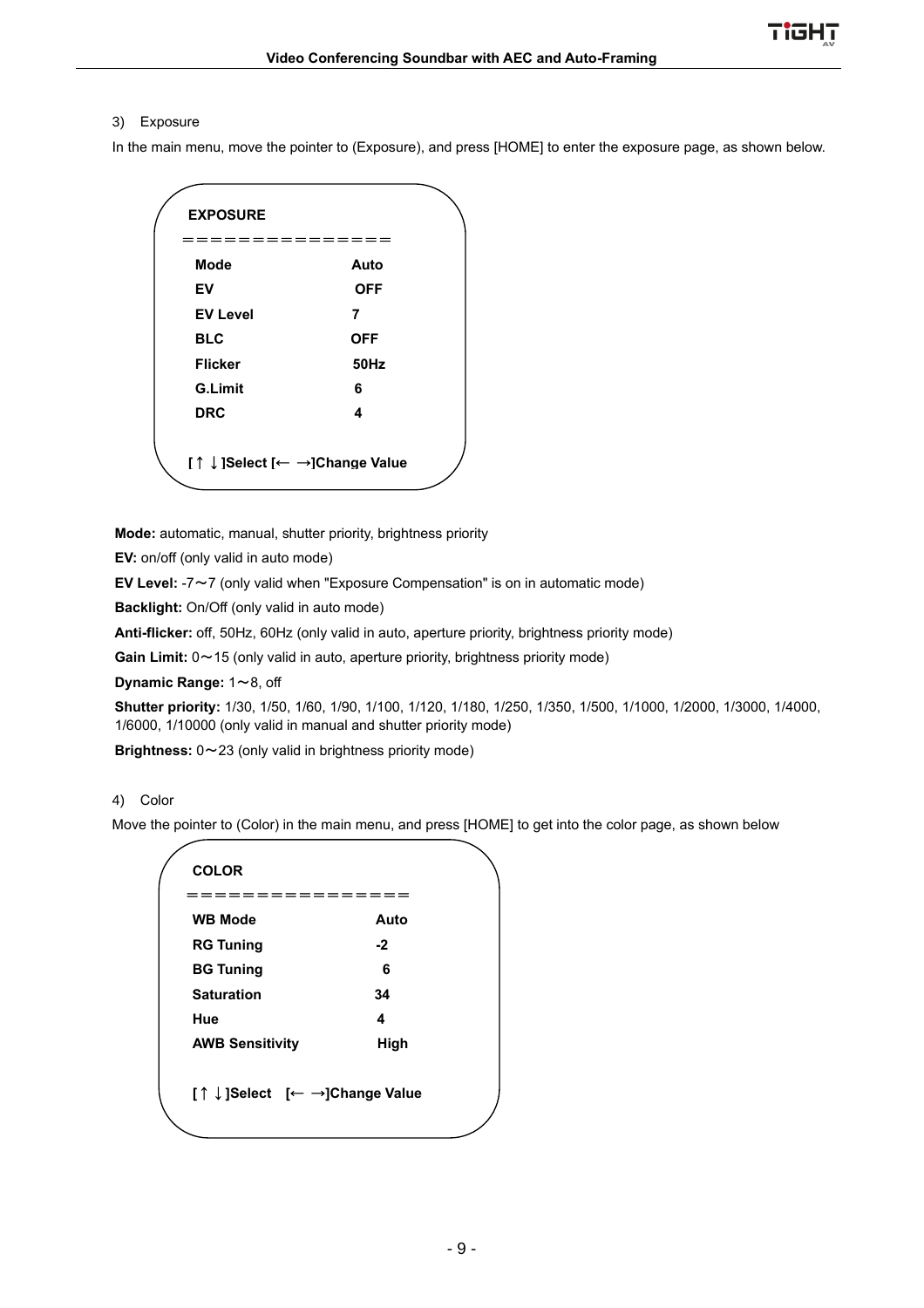|       | <b>WB Mode: Auto, Manual, Onepush, VAR</b> |                                                             | Saturation: 0-50                                                                                           |
|-------|--------------------------------------------|-------------------------------------------------------------|------------------------------------------------------------------------------------------------------------|
| mode) | RG Tuning: 0-36                            | AWB Sensitivity: high, medium, low (valid only in automatic | Chroma(Hue): $0 \sim 8$<br><b>BG Tuning: 0-36</b>                                                          |
| 5)    | Image                                      |                                                             |                                                                                                            |
|       | <b>IMAGE</b>                               |                                                             | Move the pointer to (Image) in the main menu, and press [HOME] to get into the image page, as shown below. |
|       | <b>Brightness</b>                          | 7                                                           |                                                                                                            |
|       | <b>Contrast</b>                            | 7                                                           |                                                                                                            |
|       | <b>Sharpness</b>                           | 5                                                           |                                                                                                            |
|       |                                            |                                                             |                                                                                                            |

| <b>IMAGE</b>      |                                          |                   |                            |                                            |
|-------------------|------------------------------------------|-------------------|----------------------------|--------------------------------------------|
|                   | =============                            |                   |                            |                                            |
| <b>Brightness</b> | $\overline{7}$                           |                   |                            |                                            |
| Contrast          | 7                                        |                   |                            |                                            |
| <b>Sharpness</b>  | 5                                        |                   |                            |                                            |
| Flip-H            | <b>OFF</b>                               |                   |                            |                                            |
| Flip-V            | <b>OFF</b>                               |                   |                            |                                            |
| B&W-Mode          | Color                                    |                   |                            |                                            |
| Gamma             | <b>Default</b>                           |                   |                            |                                            |
|                   | <b>Close</b><br><b>Low-Light Mode</b>    |                   |                            |                                            |
|                   |                                          |                   |                            |                                            |
| Brightness: 0-100 |                                          | Contrast: $0-100$ |                            | Sharpness: 0-15                            |
| Flip-H: On/Off    |                                          | Flip-V: On/Off    |                            | <b>B&amp;W Mode</b> : Color, Black & White |
|                   | Gamma Curve: Default.0.34.0.39.0.47.0.50 |                   | Low-light Mode: Open/Close |                                            |

#### 6) Noise Reduction

Move the pointer to (Noise Reduction) in the main menu, press [HOME] to get into the noise reduction page, as shown below.

| <b>NOISE REDUCTION</b>       |     |
|------------------------------|-----|
|                              |     |
| <b>NR-2D</b>                 | OFF |
| NR-3D                        | 4   |
| [↑↓]Select [← →]Change Value |     |
|                              |     |

**2D Noise Reduction:** Off, 1-7 **3D Noise Reduction**: Off, 1-8

**Note:** 2D noise reduction is based on the analysis of individual video frames, whereas 3D noise reduction also analyses the differences between subsequent video frames to adapt the pixels and improve image fidelity.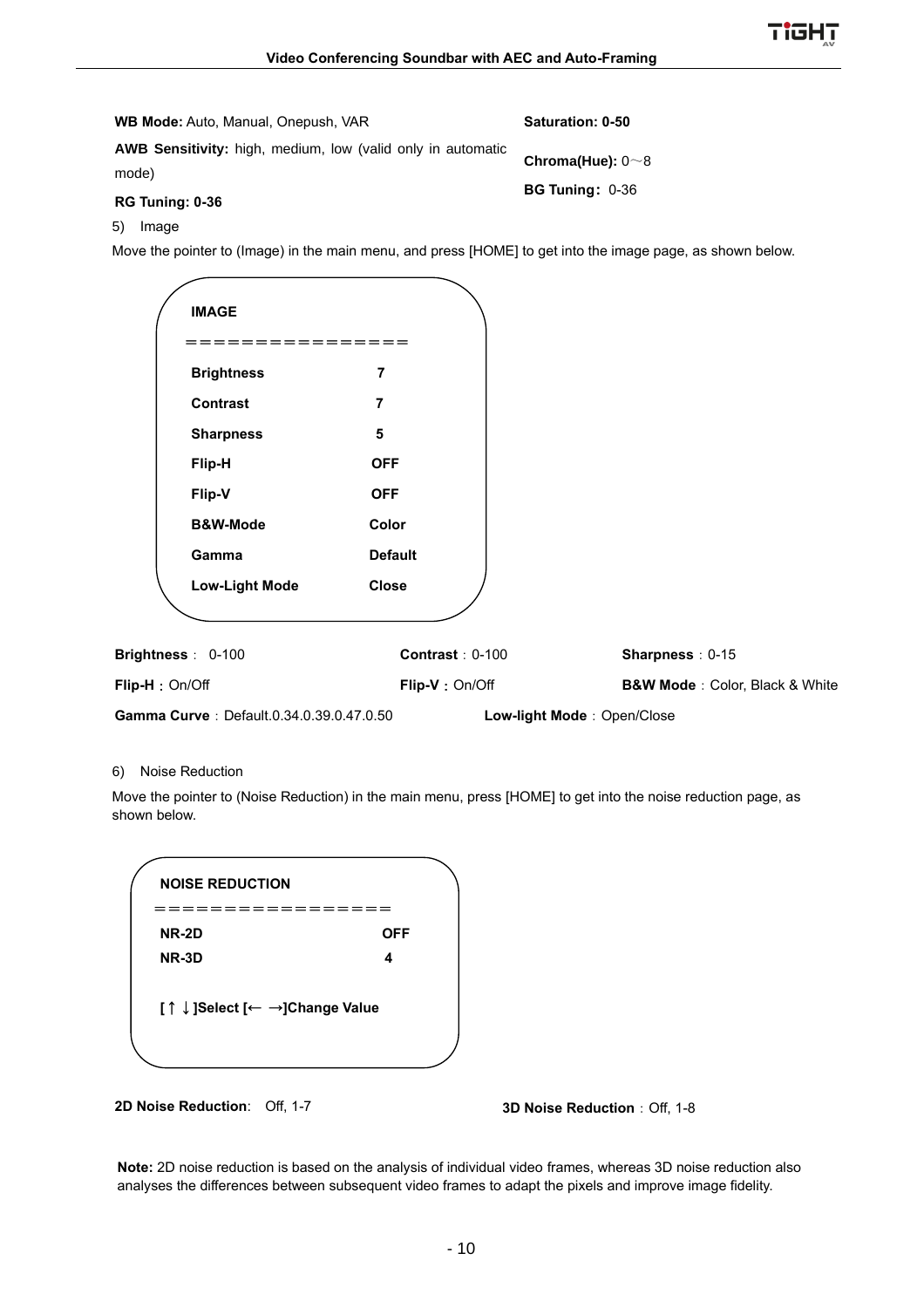#### 7) Version

Move the pointer to (version) in the main menu.

| <b>VERSION</b>               |                   |  |
|------------------------------|-------------------|--|
|                              |                   |  |
| <b>Camera Version</b>        | $1.0.3$ 2022-1-18 |  |
|                              |                   |  |
|                              |                   |  |
|                              |                   |  |
| [↑↓]Select [← →]Change Value |                   |  |
|                              |                   |  |
|                              |                   |  |

#### 8) Restore Default

 $\blacksquare$  Move the pointer to (Reset) in the main menu, press [HOME] to get into the reset page, as shown below.

| <b>RESTORE DEFAULT</b> |                         |                              |  |  |
|------------------------|-------------------------|------------------------------|--|--|
|                        | <b>Restore Default?</b> | NΟ                           |  |  |
|                        |                         |                              |  |  |
|                        |                         | [↑↓]Select [← →]Change Value |  |  |

**Note**: Color style and video format will not be restored to factory default

## <span id="page-11-0"></span>**4. Maintenance and Troubleshooting**

#### <span id="page-11-1"></span>**4.1 Product Maintenance**

1) If camera is not used for long period of time, please turn off power switch and unplug power adaptor.

2) Use soft cloth or tissue to clean the camera cover.

3) Use soft cloth to clean the lens; Use PH-neutral cleanser for camera lenses if badly smeared. Do not use strong or corrosive cleanser.

#### <span id="page-11-2"></span>**4.2 Troubleshooting**

1) No image for camera video output

Solution:

- a. Check whether the USB cable of the device is properly connected and if the power indicator is on.
- b. Check whether the device is normal after power-off and restart.
- c. Restart the computer to check if this resolves the issue
- d. Check whether the USB cable is performing as intended, try another USB cable to see if that solves the issue.

e. Check if the device is recognized normally. Uninstall the device when it is displayed in the device manager and cannot be recognized normally, and then re-install it again.